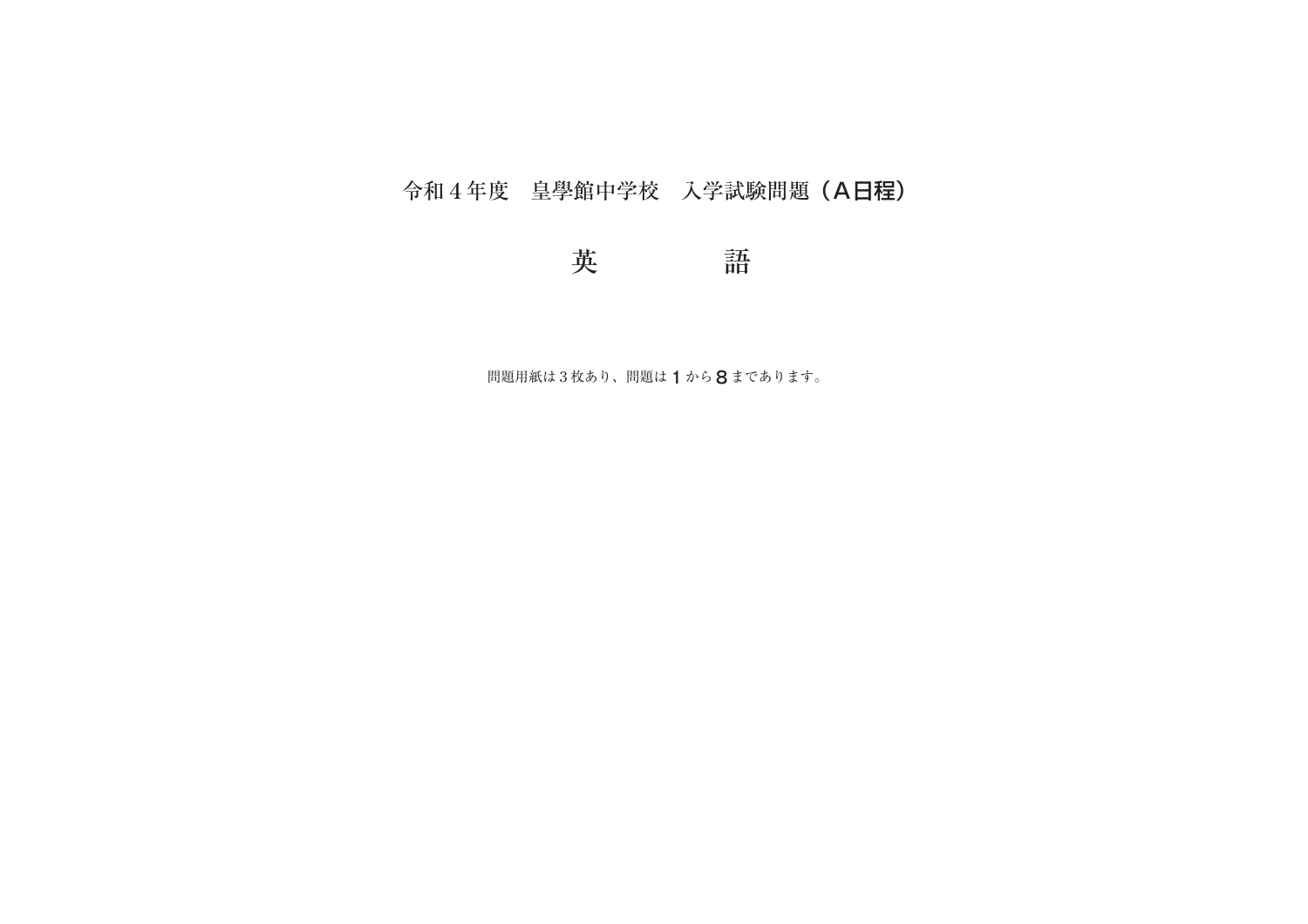令和4年度 皇學館中学校 入学試験問題 (A日程) 〔英語〕その 1 時間は 30分間です。

**1**.三つの英文を聞き、絵の内容を最もよく表しているものを1〜3の中から一つ選び、 記号で答えなさい。





**2**.英文を聞いてその内容を最もよく表しているものを a〜d の中から一つ選び、記号で 答えなさい。

**3**.対話と質問を聞き、その答えとして最も適切なものを1〜4の中から一つ選び、記号 で答えなさい。

- No. 1 No. 2
	- 1 Watch an anime movie. 1 The tea ceremony club.
		-
- 
- 2 Go swimming. 2 The baseball club.
- 3 Go fishing. 3 The basketball club.
- 4 Watch a sci-fi movie. 4 The Japanese club.
- **4. これから3人の留学生がそれぞれ自己 紹 介をします。自己紹介を聞いて、それぞれ** の留学生の出身国や好きなことなどをまとめた下の表の() ぞれ日本語で答えなさい。

| 名前             | Jack             | Leon              | Miguel |
|----------------|------------------|-------------------|--------|
| 出身国            | オーストラリア          | $\left( 2\right)$ | メキシコ   |
| し。<br>趣味や好きなこと | $\left(1\right)$ | サイクリング            | (3)    |

No. 1



#### No. 2

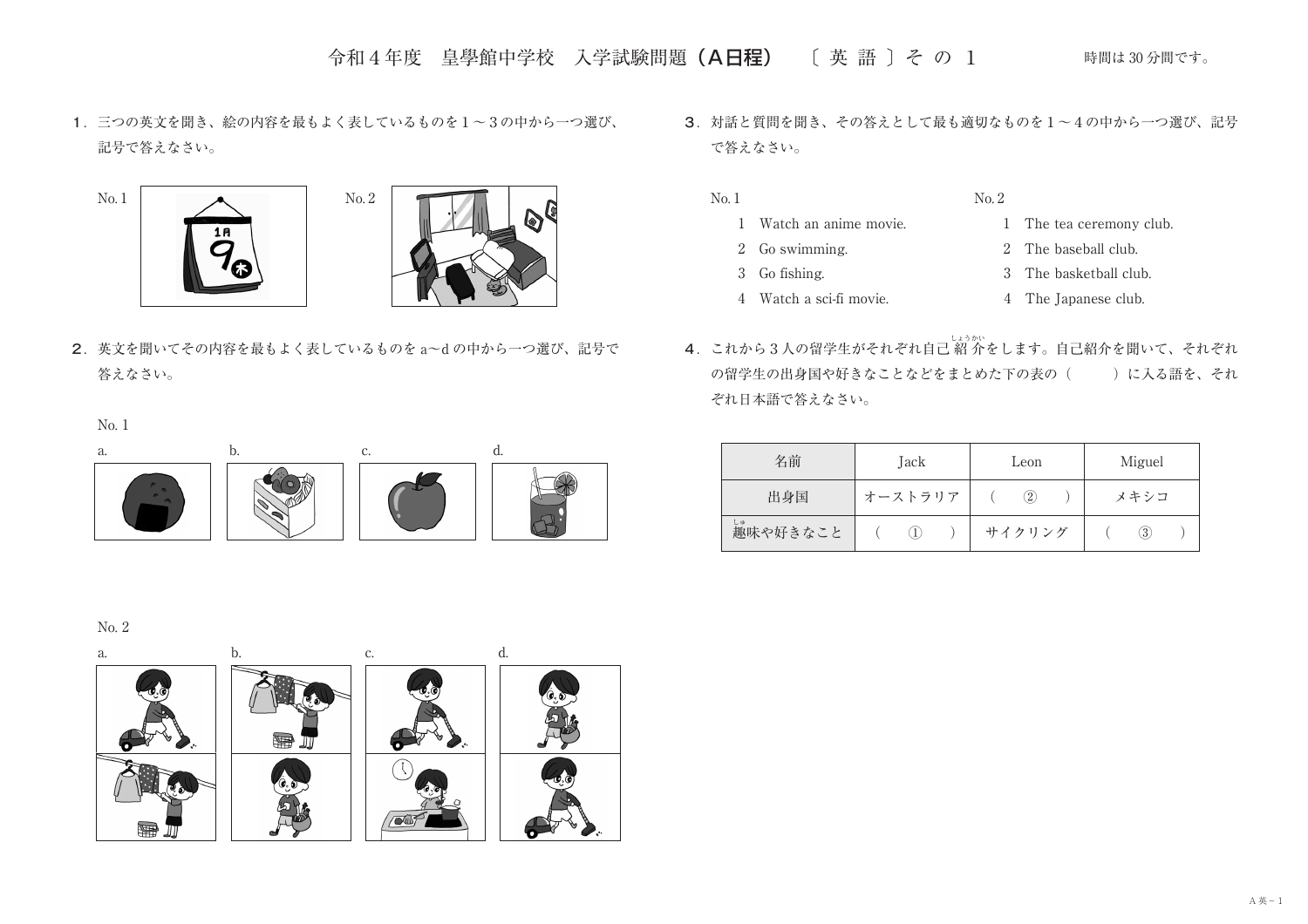令和4年度 皇學館中学校 入学試験問題(A日程) 〔 英 語 〕そ の 2

時間は 30 分間です。

5. ( )に入る最も適切な単語を1~4の中から一つ選び、記号で答えなさい。

(1) We are going to swim  $($ ) the river next weekend.

1 on 2 at 3 in 4 with

(2) Be ( ) in this room. A lot of people are reading books here.

1 noisy 2 happy 3 loud 4 quiet

⑶ We can see baseball games in the( ).

1 museum 2 zoo 3 stadium 4 library

(4) Take your umbrella  $($ ) it will rain in the afternoon.

1 but 2 because 3 or 4 and

- $(5)$  Go down this street, and you can ( ) the post office on your right.
	- 1 see 2 look 3 watch 4 meet
- 6. 次の会話文が成り立つように、( )に入る最も適切な単語を1~4の中から一つ 選び、記号で答えなさい。
	- ⑴ A : I want to buy a birthday present for my mother. B : () is her birthday?
		- 1 Where 2 Which 3 What 4 When
	- (2) A : This coffee is bitter. Will you  $($ ) me the sugar? B : Sure. Here you are.
		- 1 have 2 eat 3 pass 4 send
	- ⑶ A : Will you help me with my homework?  $B: I'm$  sorry. I'm  $($  ) now.
		- 1 busy 2 free 3 kind 4 tall
	- (4)  $A : ($  ) I use your dictionary? B : Sorry, I don't have it today.
		- 1 Will 2 Shall 3 Won't 4 May
	- ⑸ A : Dinner is ready.  $B: OK$ . I'm  $($  ) soon.

1 coming 2 having 3 singing 4 taking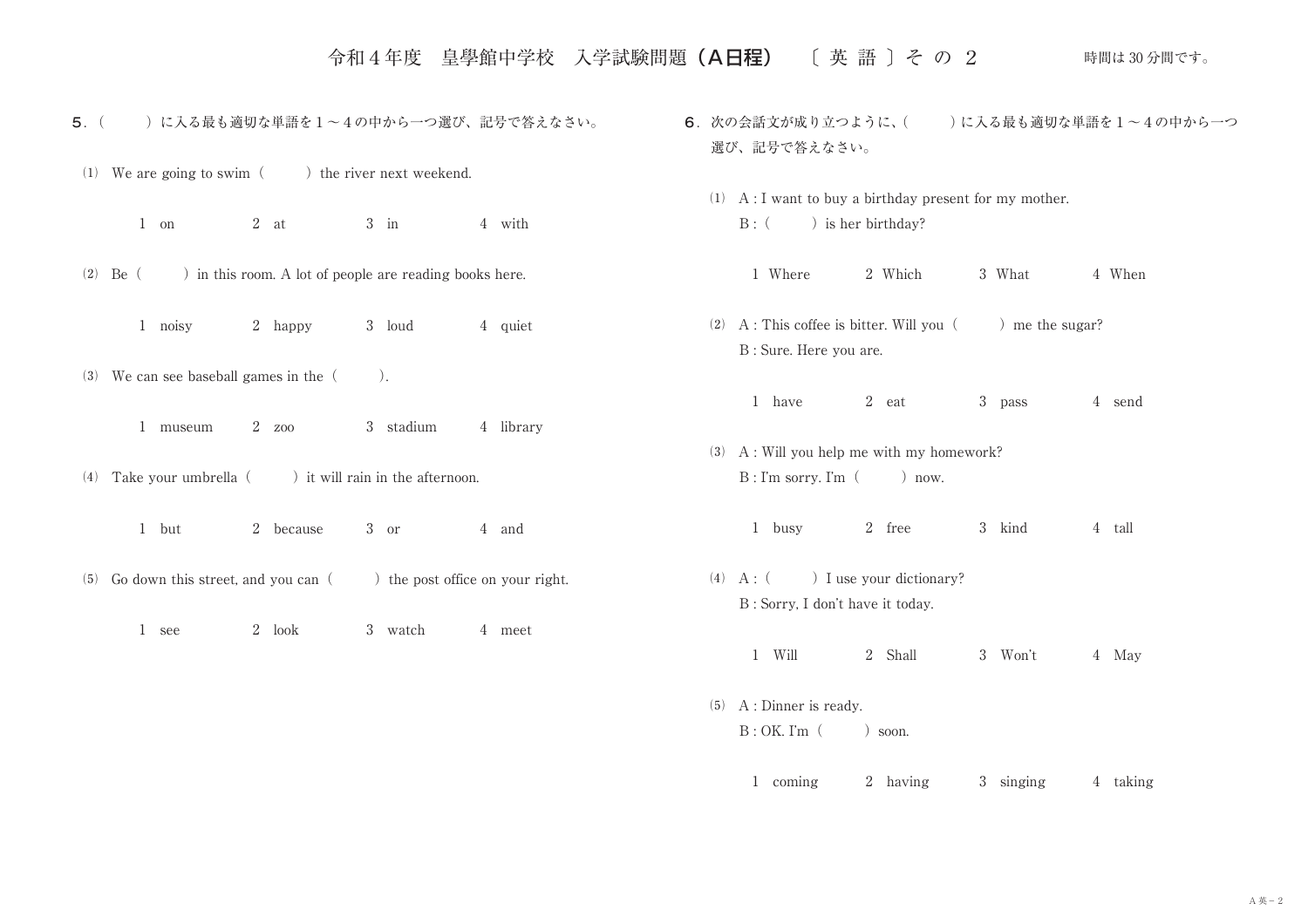### 令和4年度 皇學館中学校 入学試験問題(A日程) 〔 英 語 〕そ の 3

**7**.次のチラシの表示をみて、質問に**日本語で**答えなさい。



sightseeing 観光 local 現地の book 予約する

①このオンラインツアーで訪問する国はどこですか。全て答えなさい。

②自宅でオンラインツアーに参加する場合、必要なものは何ですか。全て答えな さい。

③オンラインツアーの申込み締しめ 切りはいつか、答えなさい。

**8**.例にならって、あなたがこの冬休みにしたことを、4語以上の英文で3文書きなさい (ただし、同じ動詞を使わないこと。また、例文をそのまま用いないこと)。

(例) 元旦に祖父母の家を訪れた。

I visited my grandparents on New Year's Day.